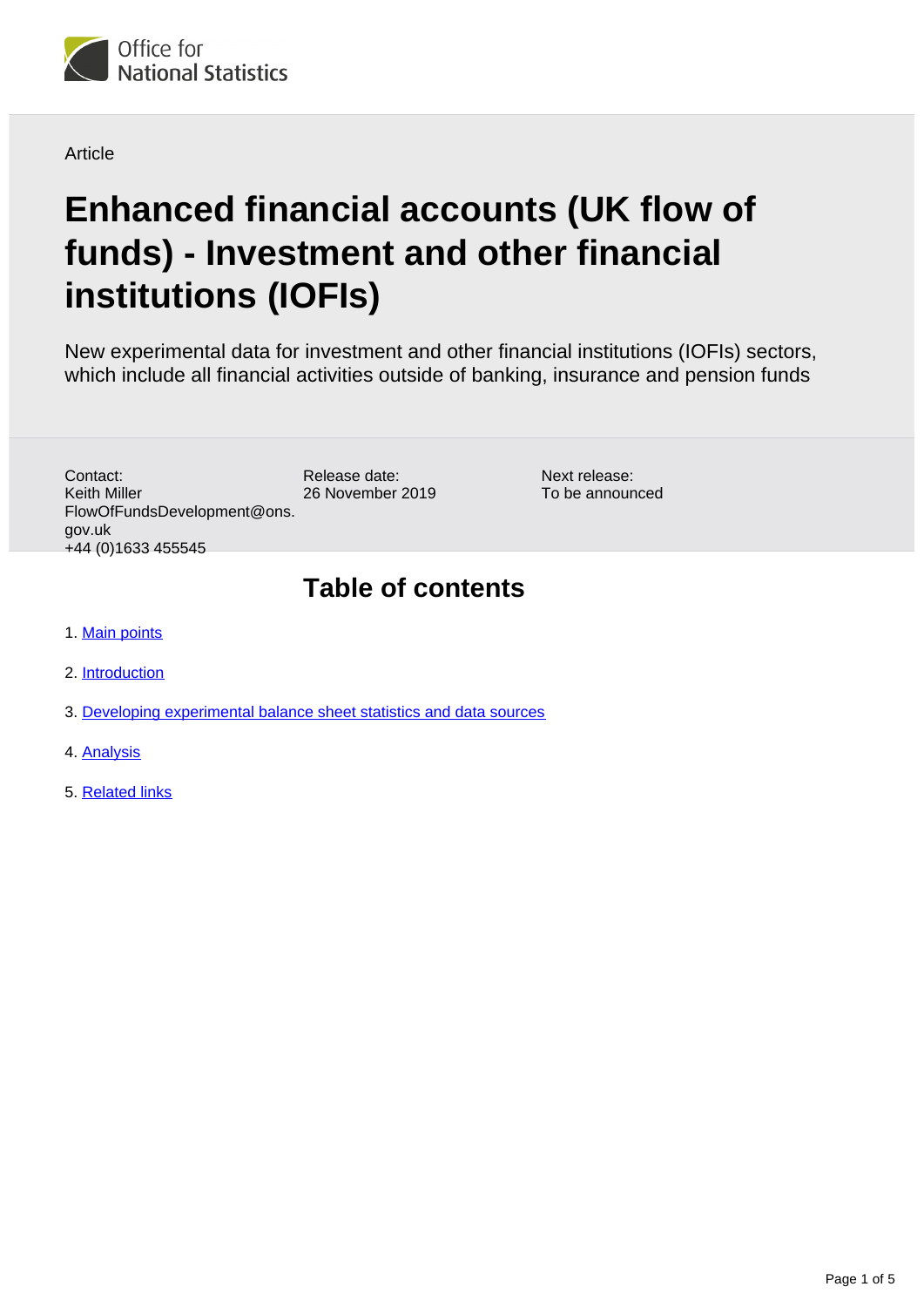# <span id="page-1-0"></span>**1 . Main points**

- The UK investment and other financial institutions (IOFIs) sub-sectors' (S.123 to S.127) experimental statistics were compiled using a wide variety of sources, such as the Office for National Statistics (ONS) Financial Services Survey 266 (FSS 266), ONS MQ5 Trusts surveys, investment industry sources, commercial data sources, the Bank of England and the Bank for International Settlements. The IOFIs experimental statistics should therefore be considered a mosaic created from multiple complementary and competing data sources rather than as something that relies on a small number of sources.
- It is important to emphasise that these are experimental statistics that have been produced in isolation of the normal national accounts production and quality assurance process. There are a number of caveats that users of the data should consider.
- The data are not consistent with currently published UK financial account statistics, such as the UK Economic Accounts or the quarterly or annual national accounts, for example, and should not be used in place of the regularly published national statistics. The data have been produced outside of current processing of the national accounts, and the data will be revised prior to inclusion in any future annual national accounts. We will continue to evaluate and quality assure these experimental statistics and other new data with the aim of incorporating them into the UK National Accounts over the coming years. These experimental estimates may be subject to change as we develop, quality assure and integrate these data.
- These experimental statistics suggest the investment and other financial institutions (IOFIs) sectors are the third largest holders of financial assets in the UK, after the banking and rest of the world sectors, with assets of £8.8 trillion in 2017, some 50% higher than the equivalent Blue Book 2019 data of £5.8 trillion.
- The IOFIs assets of £8.8 trillion are divided between investment funds (S.123 to S.124) assets of £1.5 trillion and other financial institutions (S.125 to S.127) assets of £7.3 trillion.
- Other financial intermediaries (S.125) had the largest assets within IOFIs, with assets of £3.5 trillion; this was made up of activities such as securities dealing and non-bank lending.
- The IOFIs sectors' assets of £8.8 trillion in 2017 were equivalent to approximately three times the pension funds sector's assets and more than four times the insurance corporations sector's (S.128) assets.
- The new experimental statistics suggest that the UK's financial sector had financial assets approximately 15% larger in 2017 than previously estimated; this suggests that the UK's financial sector, when measured by the size of its financial balance sheet, is a larger contributor to the UK's balance sheet than previously estimated.
- The main driver behind the approximate £3 trillion increase in the UK financial sector's assets (and slightly smaller increase in liabilities) has been the development of better data sources for the IOFIs sectors.
- The use of commercially sourced data has provided new experimental estimates for non-bank lending (other financial institutions) to households.

# <span id="page-1-1"></span>**2 . Introduction**

The investment and other financial institutions (IOFIs) sectors encapsulate all financial activities outside of the banking, insurance and pensions sectors. The IOFIs sectors cover a wide variety of financial activities such as shadow banking or non-bank financial intermediation, holding companies, investment funds, financial auxiliaries, securities dealing, non-bank lending, and other financial activities.

For the first time, information on the IOFIs sectors has been synthesised using data from a variety of competing and complementary data sources. For example, official surveys and industry and commercial sources, to provide an enhanced overview of this sector that does not rely on single data sources.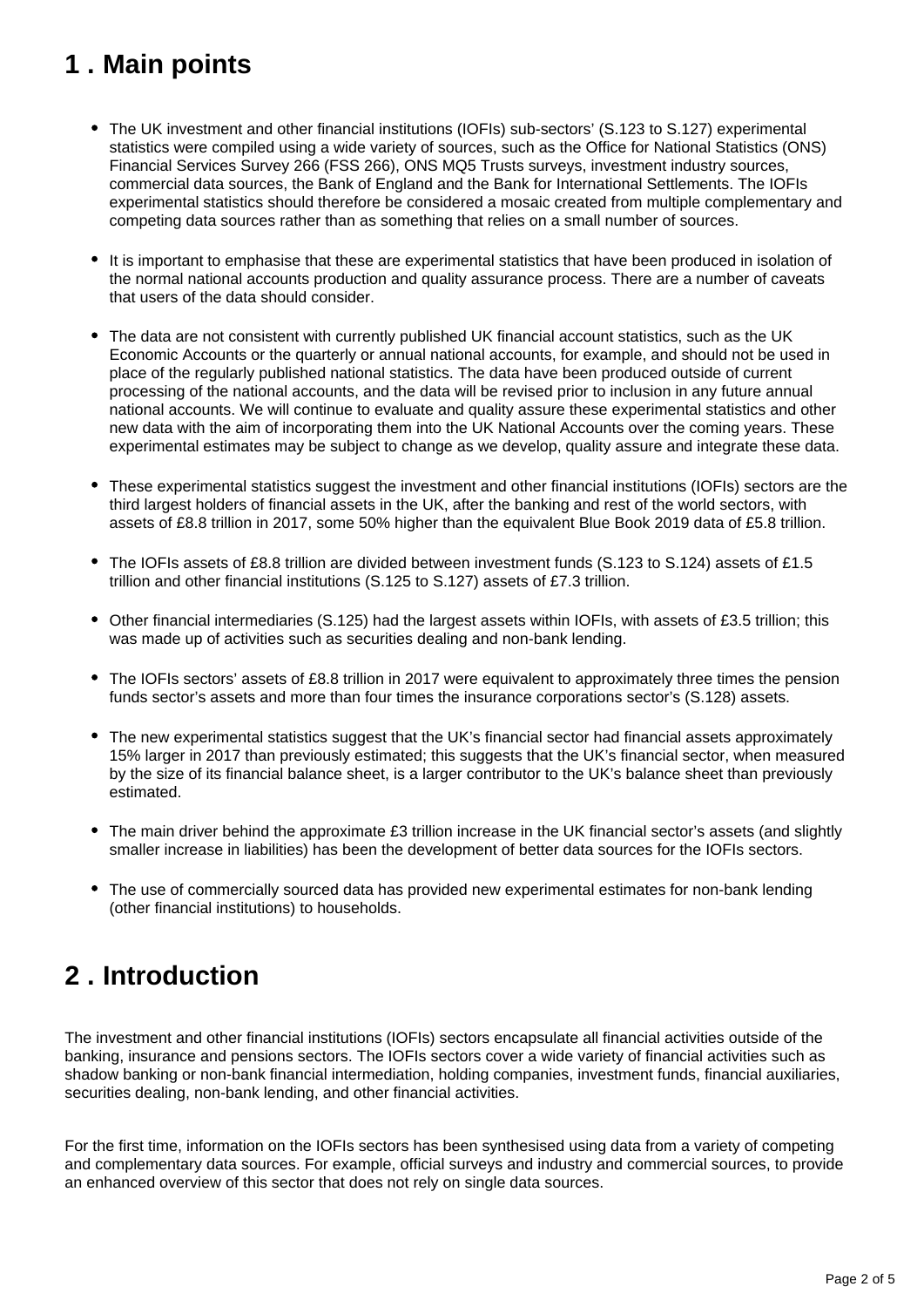The synthesised balance sheet data provide a more holistic and detailed view of the IOFIs sectors than is currently available from the UK's Blue Book national accounts publication.

The new data provide insights on IOFIs' financial activities and financial instruments examples include holding companies' non-bank lending, derivatives, and money market fund shares or units.

### <span id="page-2-0"></span>**3 . Developing experimental balance sheet statistics and data sources**

In May 2018, the Office for National Statistics (ONS) published an article outlining its plans to develop [experimental balance sheet statistics and data sources](https://www.ons.gov.uk/economy/nationalaccounts/uksectoraccounts/articles/economicstatisticstransformationprogrammeenhancedfinancialaccountsukflowoffundsshadowbankingintroductoryarticle/2018-05-01) for the following financial sectors:

- $\bullet$  investment funds<sup>1</sup>
- non-bank borrowing and lending<sup>2</sup>
- $\bullet$  financial auxiliaries<sup>3</sup>
- holding companies4

Investment funds compromise money market funds (MMFs) and non-money market investment funds (NMMFs). MMFs are often regarded as close substitutes for bank deposits. MMFs are used by institutions primarily to manage their liquidity. MMFs invest in short-term debt securities such as treasury bills, certificates of deposit, commercial paper and long-term debt securities with a residual short-term maturity. NMMFs, by contrast, typically have a longer holding period and are used to earn an investment return. Unlike MMFs, NMMFs are not close substitutes for bank deposits and so are unsuitable for liquidity management purposes. The ratio of NMMFs to MMFs assets was around 70:1 in 2017.

Non-bank borrowing and lending includes securities dealers and finance companies. Financial auxiliaries cover financial activities that do not directly involve any borrowing or lending, for example, stock exchanges, investment fund managers and brokers arranging loans but not lending the money themselves. Holding companies hold the assets (owning controlling levels of equity) of a group of subsidiary corporations, and their principal activity is owning the group. They do not provide any other service to the businesses in which the equity is held (that is, they do not administer or manage the subsidiaries).

Following the initial [May 2018 article,](https://www.ons.gov.uk/economy/nationalaccounts/uksectoraccounts/articles/economicstatisticstransformationprogrammeenhancedfinancialaccountsukflowoffundsshadowbankingintroductoryarticle/2018-05-01) subsequent articles examined these sectors in detail and provided experimental estimates of the assets for these sectors, many of them for the first time, using mostly single sources.

Some of the data from the earlier ONS articles informed the UK's annual submissions to the international Financial Stability Board (FSB). The FSB monitors shadow banking or non-bank financial intermediation activities at a global level in order to reduce the risk of another global financial crisis.

The experimental statistics published in this article are the ONS's first attempt at providing an overview of sector balance sheets using multiple sources rather than a single source. These experimental balance sheet statistics will be updated in late 2020 following further evaluation of new and existing data sources and ongoing stakeholder feedback. The experimental statistics in this article should therefore be viewed as work in progress and are likely to change. The main point to note is that as experimental statistics, these experimental balance sheet statistics have not been through the usual Blue Book quality assurance and balancing processes.

#### **Notes for: Developing experimental balance sheet statistics and data sources**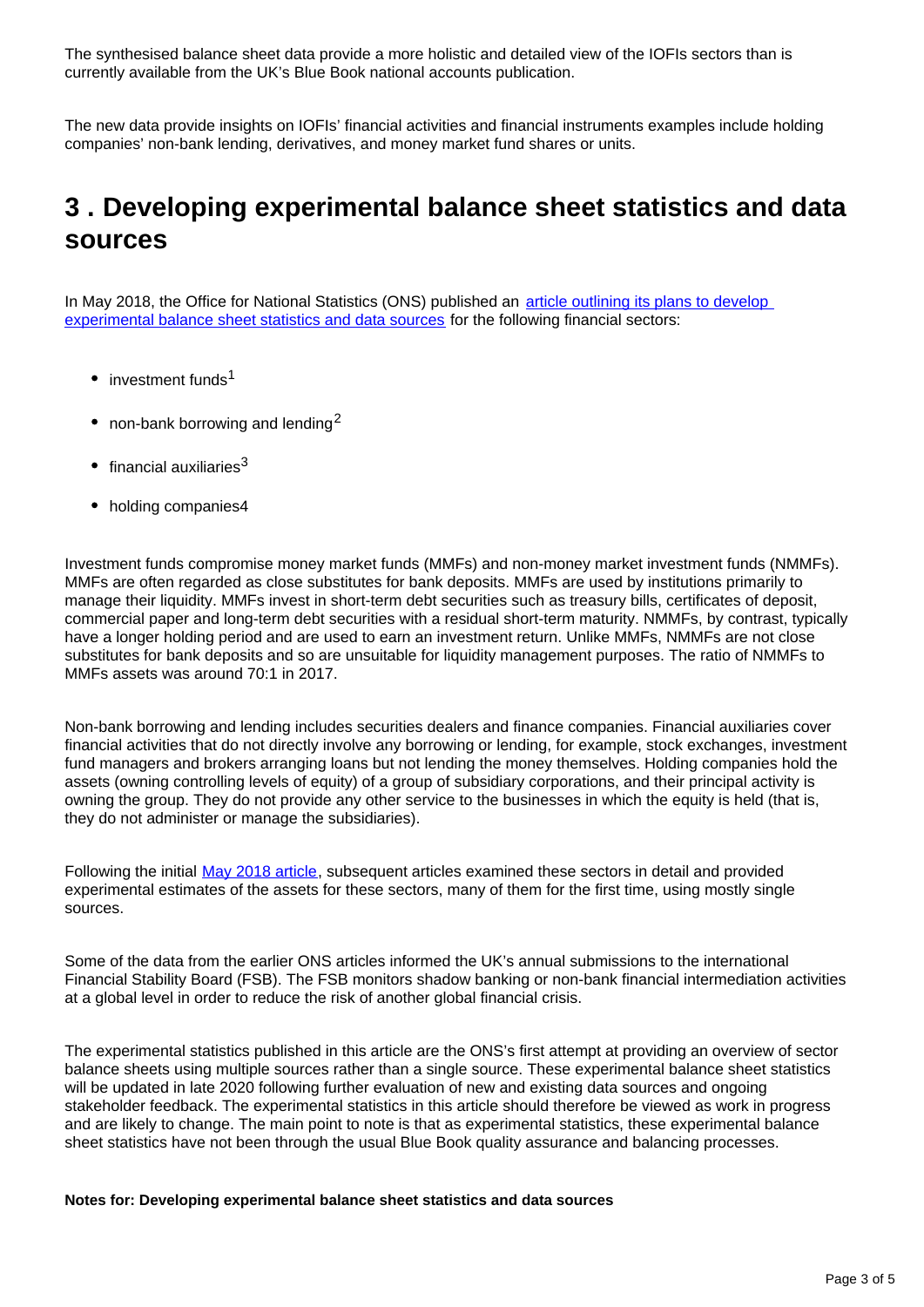- 1. Investment funds cover the European System of Accounts 2010 (ESA 2010) national accounts subsectors, S.123 Money market funds and S.124 Non-money market investment funds.
- 2. ESA 2010 sub-sector S.125 Other financial intermediaries.
- 3. ESA 2010 sub-sector S.126 Financial auxiliaries.
- 4. ESA 2010 sub-sector S.127 Captive financial institutions and money lenders.

### <span id="page-3-0"></span>**4 . Analysis**

One of the main improvements in recent UK financial data has been the release of experimental statistics from the recently developed [Office for National Statistics \(ONS\) Financial Services Survey \(FSS 266\)](https://www.ons.gov.uk/surveys/informationforbusinesses/businesssurveys/financialservicessurvey). The FSS 266 covers most, but not all, of the financial activities outside of investment funds (for example, non-bank borrowing and lending, financial auxiliaries, and holding companies). The FSS 266 estimates that the financial activities sampled had financial assets of approximately £5 trillion.

The experimental statistics published in this article increase the estimated assets by combining data from non-FSS 266 sources with FSS data, such as from the Bank of England (BoE), Equifax and the Bank for International Settlements (BIS). This combination has increased the total estimated assets of these financial sub-sectors (S. 125 to S.127) to £7.35 trillion. This increase in the financial assets of these sub-sectors is responsible for most of the approximately estimated 15% increase in the UK's financial sector's financial assets and suggests that the UK' s financial sector, when measured by the size of its financial balance sheet, is a larger contributor to the UK's balance sheet than previously estimated. The approximate £3 trillion increase in the assets of these sub-sectors has been accompanied by a slighter smaller increase in liabilities of just under £2.9 trillion.

The two largest contributors to assets sampled by the FSS 266 are securities dealers and non-bank holding companies.

The previously published FSS 266 experimental statistics on non-bank holding companies have been supplemented in this article with data from bank holding companies, increasing total estimated assets for all holding companies to nearly £3 trillion.

In terms of investment funds, this workstream has developed experimental statistics on UK domiciled money market funds (MMFs). It also provides experimental statistics on UK holdings of MMFs, both UK domiciled and overseas domiciled. Although the assets of UK domiciled MMFs are modest, UK investors are large investors in overseas MMFs. MMFs are one of the main contributors to the international Financial Stability Board (FSB) estimates of global shadow banking or non-bank financial intermediation.

In terms of non-money market investment funds (NMMFs), the experimental statistics published in this article are higher than previously published by the ONS at over £1.4 trillion, an increase of about £90 billion in 2017.

These experimental estimates have been complied using new methods and sources (for example, not only using ONS investment funds survey data (MQ5 Trusts surveys) but also data from other sources such as the European Fund Asset Management Association (EFAMA) and the Investment Association (IA)). EFAMA's data on total assets, covering both undertakings for collective investments in transferable securities (UCITS) and alternative investment funds (AIFs), has been combined with holdings data from the other sources. The experimental statistics in this article should therefore be viewed as work in progress and are likely to change.

Further work is planned to increase the granularity and improve the quality and coverage of counterparties' relationships ahead of the implementation of the flow of funds into the UK National Accounts in 2021 and beyond.